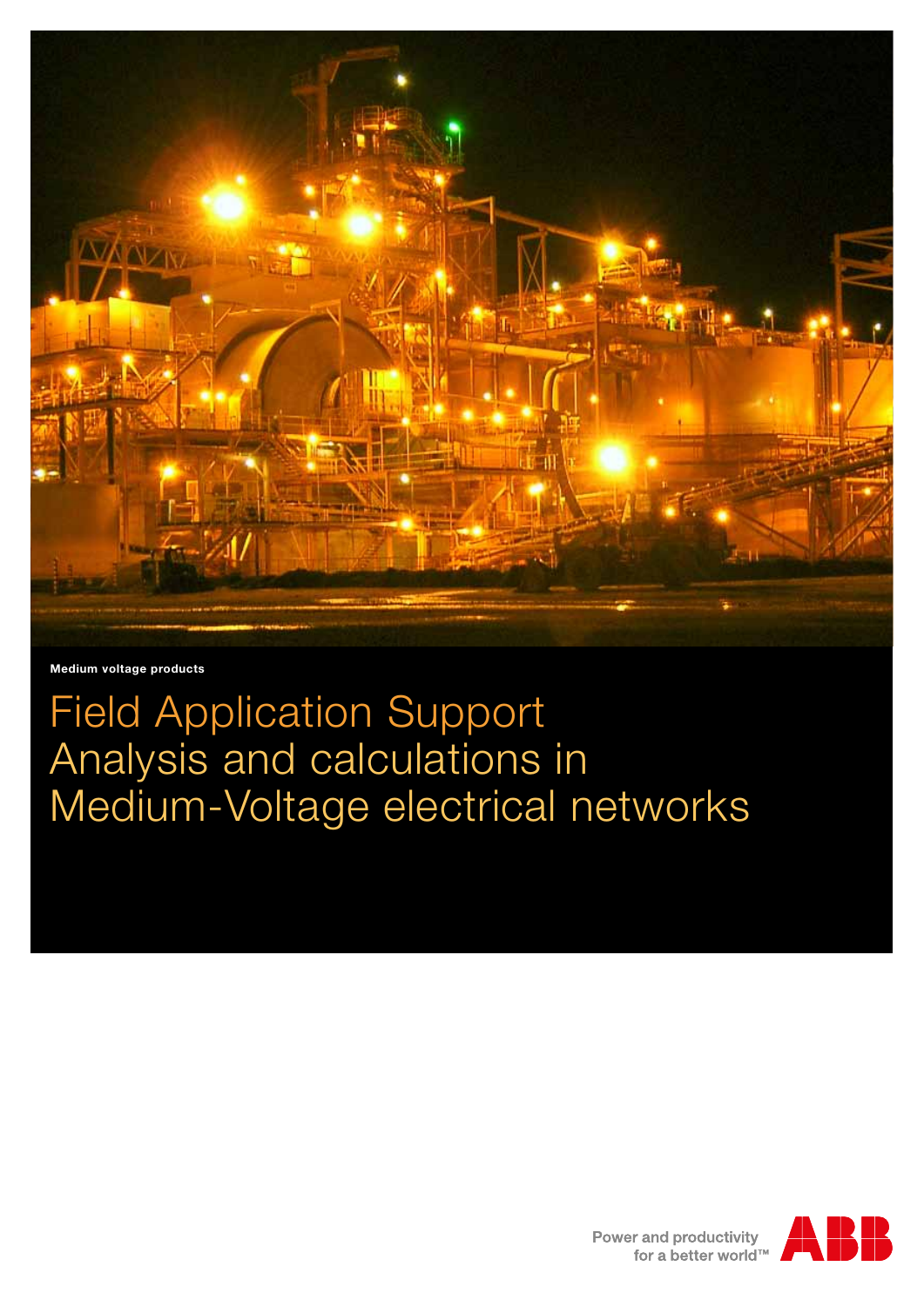# **Concept**

The electrical installation of an industrial site is a complex structure. Analyzing behavior in a transient condition allows optimum selection of the operation and protection devices in the installation design phase.

Highlighting possible weaknesses and critical points in advance allows prevention of potential problems, damage to machinery, and costly periods of down time.

Therefore, in order to completely satisfy the needs and expectations of the customer, an important role is played by analysis and consulting services offered thanks to the skill and experience of our qualified technicians.

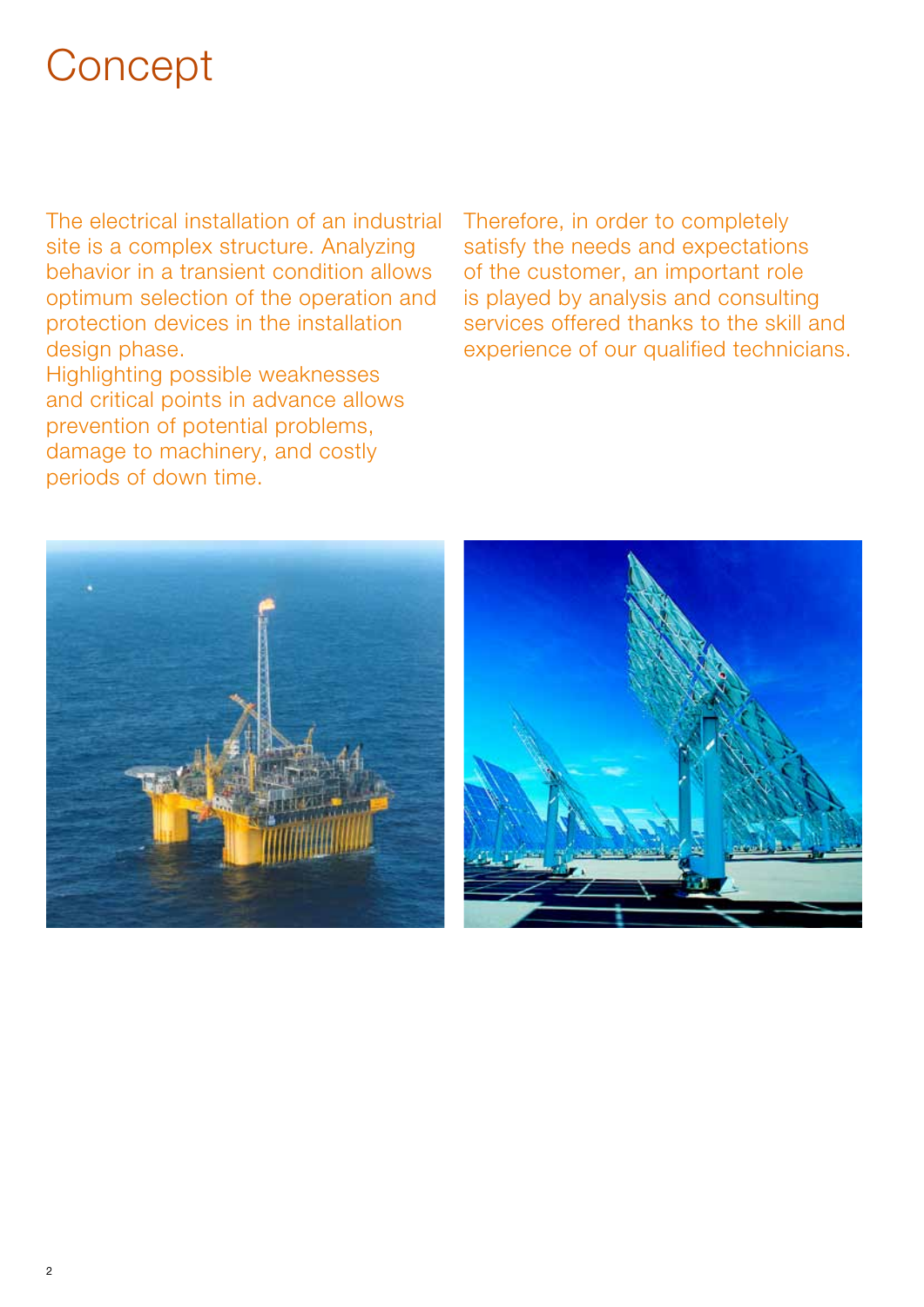The customer can maximize the economic return on their investment thanks to better knowledge of the system and by selecting the best installation solution. The solutions are documented in detailed reports that become part of the electrical installation's technical file.

Simulations and accurate technical analyses performed with the most up-to-date modern calculation systems ensure the adequacy of the selected devices.

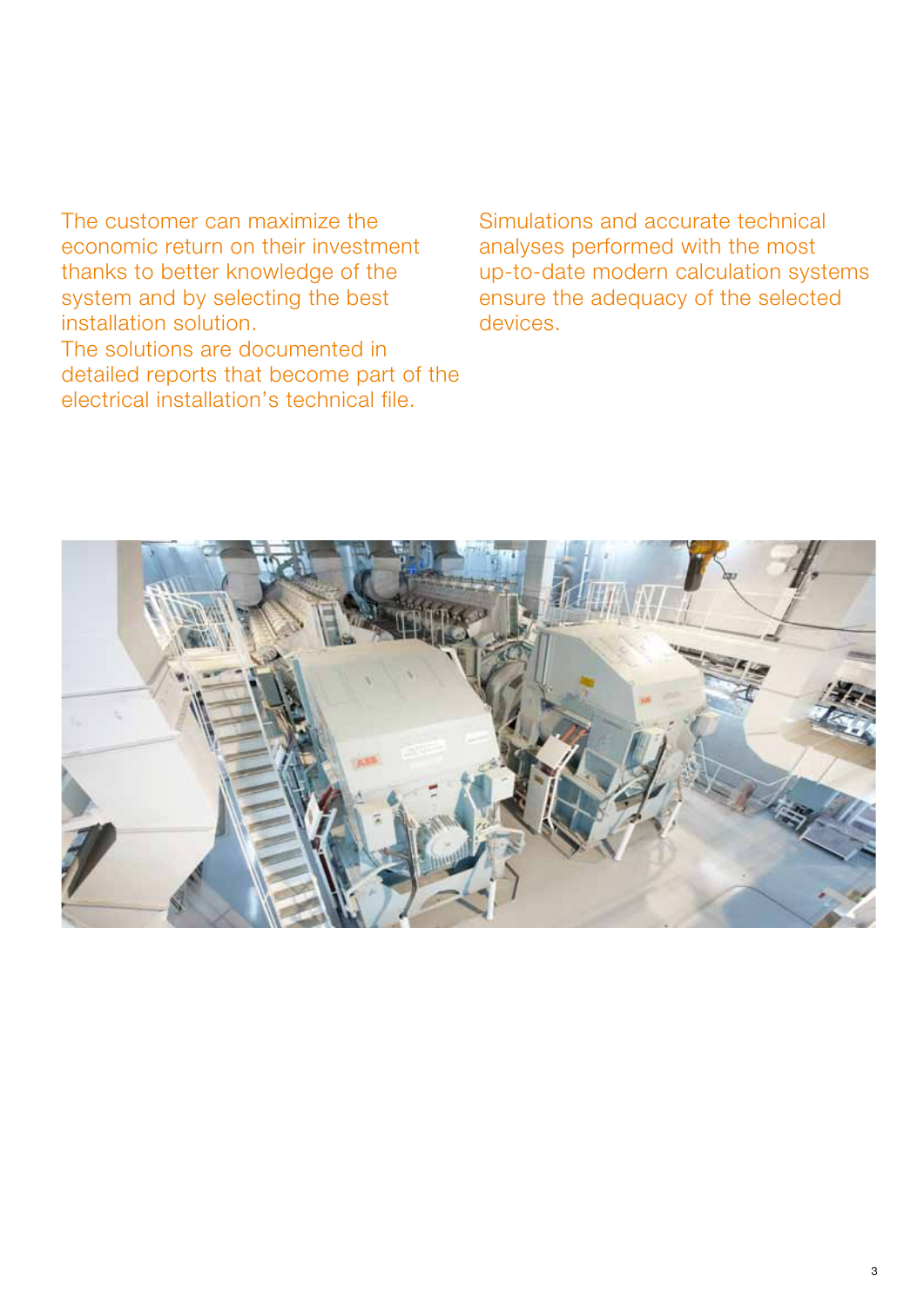### **Services**

Choose ABB as partner in order to verify the behavior of electrical networks. A team of qualified technicians is able to provide a wide range of technical analyses and simulations, creating complex models of the customer's network, with the goal of identifying the most dangerous transient phenomena for the electrical installation.





### P75: fault in D current in cb. 2 generators<br>
The following services are offered:

### Short-circuit current calculation

This analysis consists in the calculation of short-circuit current that occurs in the event of faults in various points of the installation. This allows the choice of appropriate circuit breakers, panel and other equipment, optimizing the solution in both technical and economic terms.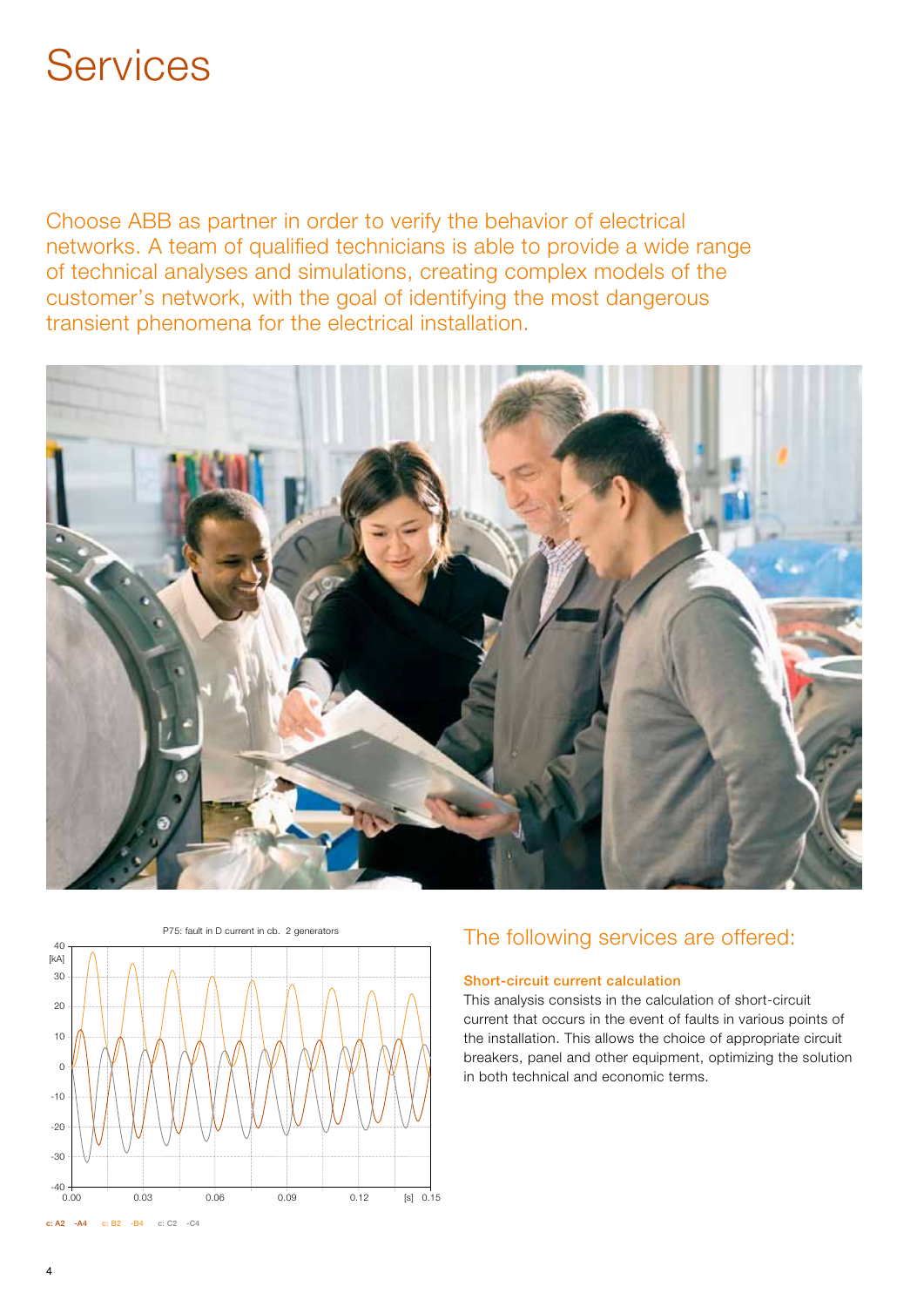#### Optimum circuit breaker selection to protect generators

The selection of a generator circuit breaker is a very delicate choice and requires careful analysis over time of the shortcircuit currents and their asymmetry thanks to physicalmathematical models of the circuit breaker, the generator itself and the installation. Strong asymmetries may lead to the current zero-missing phenomena, a lack of current zeros for a number of cycles. Opening in these conditions places the circuit breakers and the plant under stress with consequences

Calculation of power-transformer inrush transients The purpose of this calculation is to check the behavior of the installation during commissioning. Certain phenomena, such as closing on off-load transformers, can in fact cause stress to the transformer itself and other components of the installation. Through a detailed and accurate electromagnetic model of the machine, it is possible to assess the behavior of the magnetizing current and suggest the most suitable actions

for the set-up of the protection relays. Analysis allows optimum circuit-breaker selection and indicates the required measures that should be taken for the protection and good operation of the plant.

to minimize effects on the plant.



#### Calculation of transient overcurrent due to insertion of capacitor banks

The purpose of this analysis is to calculate current transients that occur during insertion of a capacitor bank, with or without another charged in back-toback mode. The criteria to be followed in order to contain the maximum value of the transient current are also proposed, as well as offering advice on selecting suitable apparatus to turn the capacitor bank on and off e.g. using synchronous switches that eliminate the transients, or circuit breakers which are suitable and approved for operating this type of load.



#### Calculation of transient overcurrent due to insertion of filter banks

The filter bank is an extremely delicate element, where the presence of current harmonics must be appropriately considered during the operation phase of the bank itself. The purpose of analysis is to model the installation and the circuit breaker in order to select the most suitable apparatus for this application, assessing the relative switching transients.



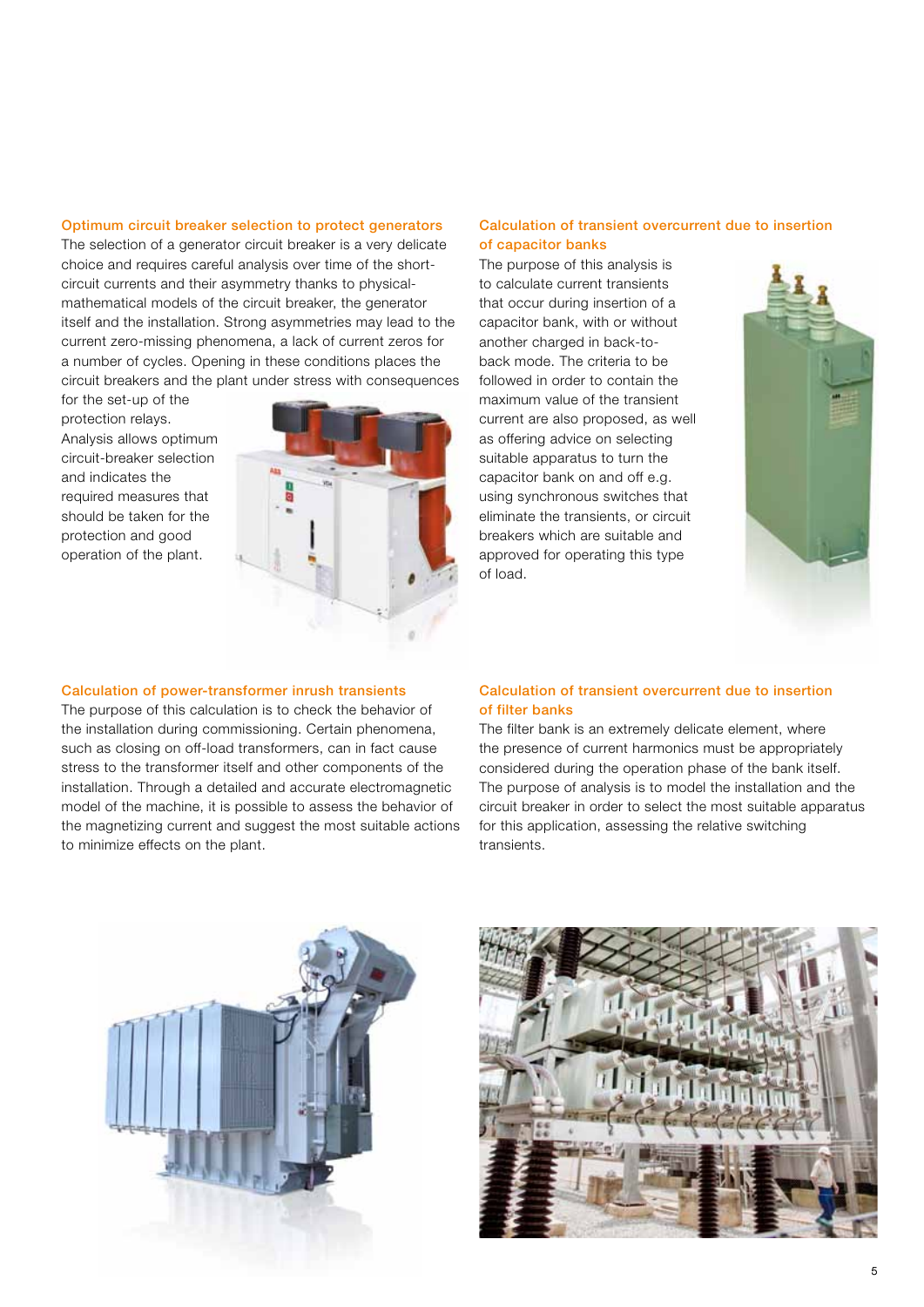# Services

#### Calculation and analysis of the "Transient Recovery Voltage"

The purpose of this analysis is to check the recovery voltage trend over time after the circuit breaker opening phase in order to assess the possibility of restrike and to suggest optimum selection of the circuit breaker itself suggesting solutions to avoid exceeding this value.

#### Ferroresonance calculations

Particular installation conditions and particular operation sequences can lead to phenomena known as ferroresonance. These phenomena cause damage in power and instrument transformers that can be very serious and require their replacement.

Analysis, through electromagnetic modeling of the machine and the installation conditions allows identification of the limits and values and evaluation of countermeasures in order to prevent down time.

#### Calculation of switching overvoltage and suppression methods

Switching operations of highly inductive loads must be carefully studied. Overvoltages that may be generated are sometimes very high and can damage the insulation on the plant's components such as power transformers, motors or even worse, generators. Analysis checks these phenomena, proposing appropriate solutions if necessary.



#### Critical motor start-up current calculation

This analysis aims to assess the starting transient of electrical motors, with critical dimensions and parameters, in terms of effects on the plant during the start-up phase and its effect on the voltage drops. Where necessary, power factor correction systems are proposed which are designed ad hoc for the purpose of optimizing use also from an economic point of view.



#### Network Analysis

The purpose of this study is to conduct a general analysis on the fault conditions that may occur in the system, identifying the critical points to be checked based on skills and experience acquired by our technicians over many years through numerous analyses conducted on various types of electrical installations.

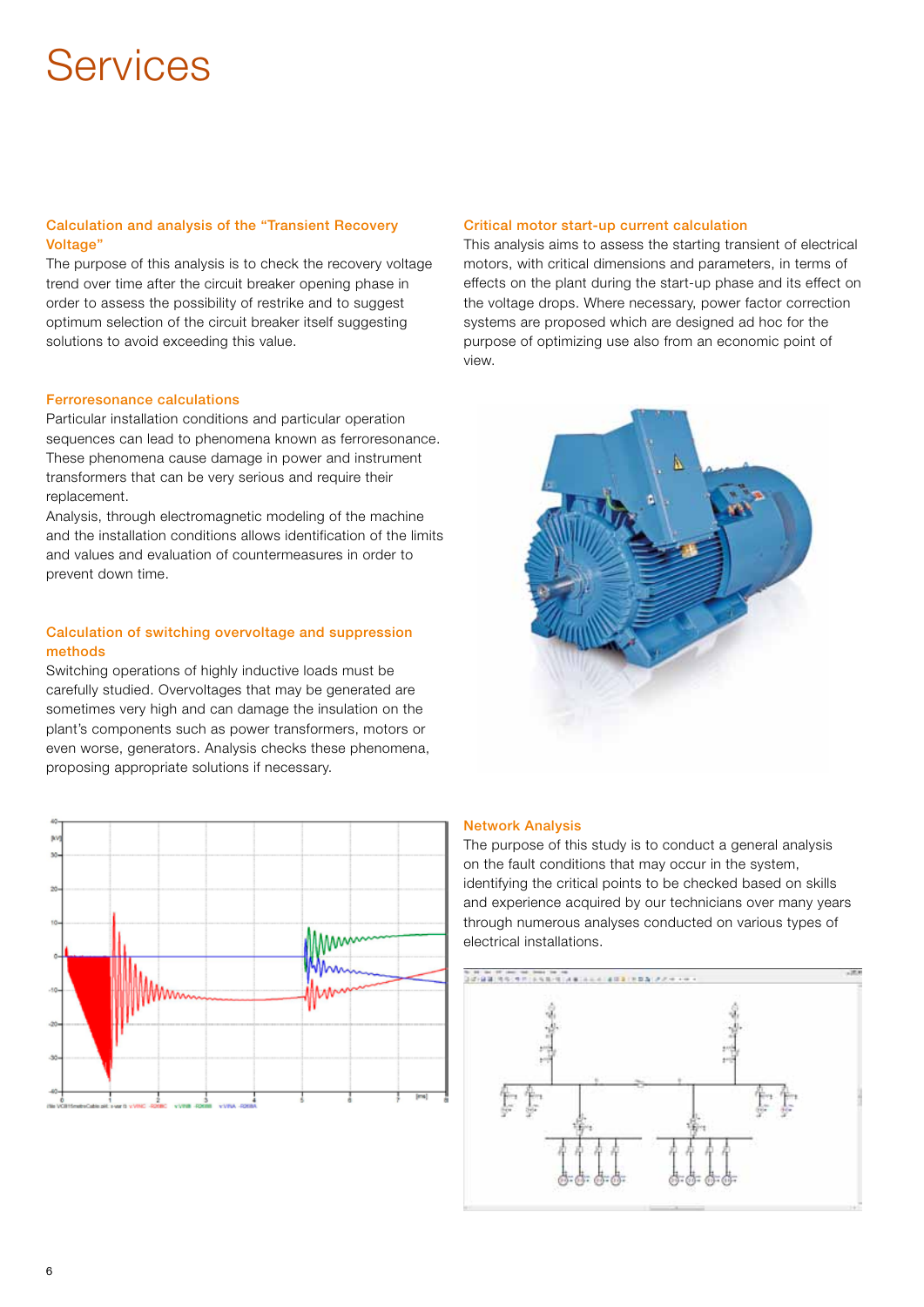The unavailability of an electrical installation is often more than a simple glitch. Knowing the limits and critical points ahead of time and making the right choices in selecting the protection components can be a determining factor.